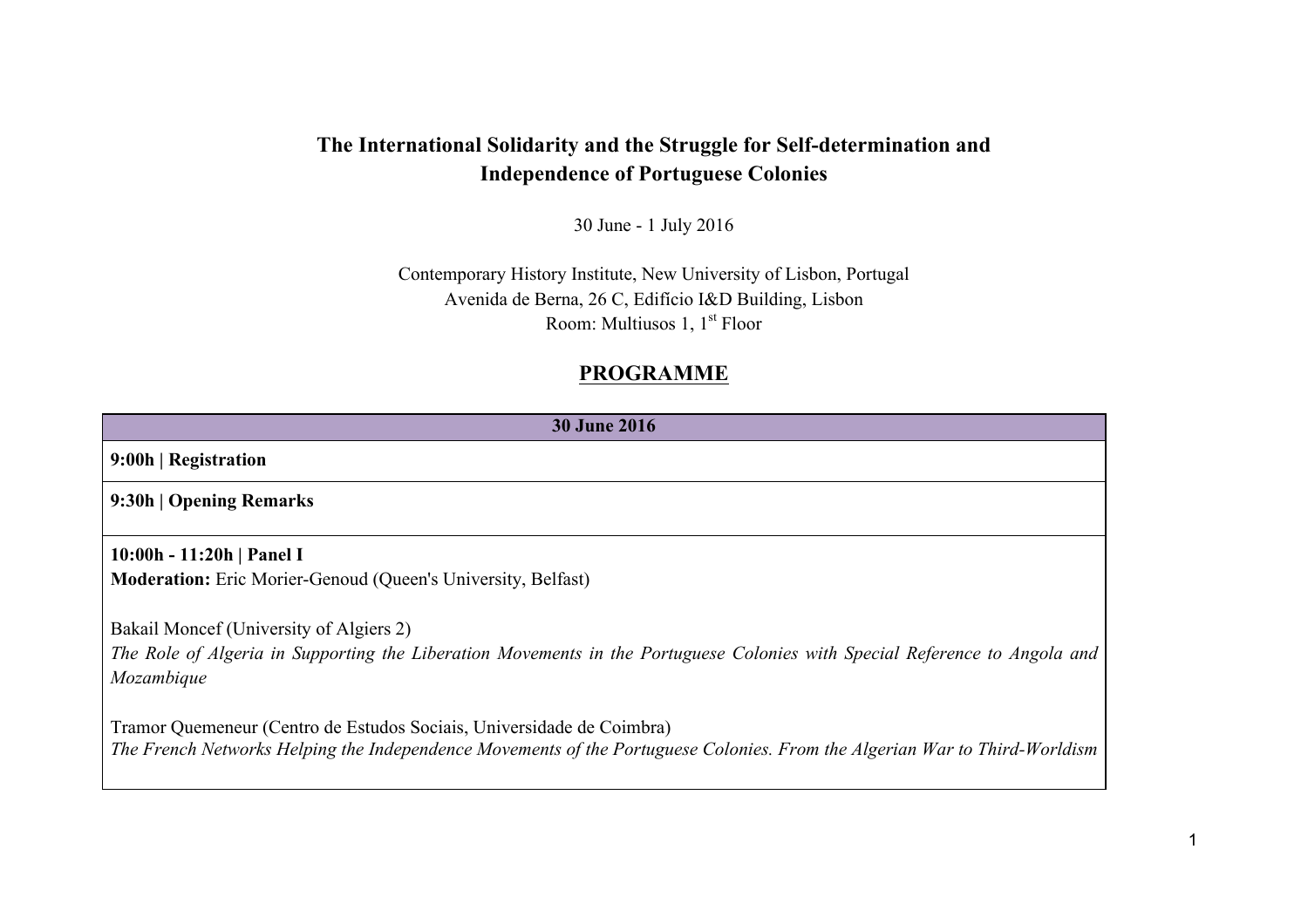Christoph Kalter (Department of History, Free University of Berlin) *Libération Afrique. Algiers, Paris, and the Failure of the French Radical Left to Mobilize against Portuguese Colonialism*

**11:20h – 11:40h | Coffee Break**

**11:40h - 12:40h | Panel II Moderation:** Iolanda Vassile (West University of Timișoara; Centro de Estudos Sociais, Universidade de Coimbra)

Marcos Cardão (Centro de Estudos Comparatistas, Faculdade de Letras da Universidade de Lisboa) *Connecting Struggles. Amílcar Cabral in the United States of America*

Alba Martin Luque (European University Institute) *The Transnational Building of a National Imaginary: Eduardo Mondlane, Robert van Lierop and The Struggle Continues*

### **12:40h – 14:00: Lunch**

### **14:00h - 15:40h | Panel III**

**Moderation:** Ana Mónica Fonseca (Centro de Estudos Internacionais – Instituto Universitário de Lisboa)

Fernando Clara (Faculdade de Ciências Sociais e Humanas, Universidade Nova de Lisboa) *Germany(s) and Colonial Portugal, 1945-89. A Tentative Approach*

Klaus Storkmann (Center of Military History and Social Sciences, Potsdam) *Helping Decolonisation or Fighting Against Portugal in Africa? East German Military Support to the Independence of Angola, Guinea-Bissau and Mozambique*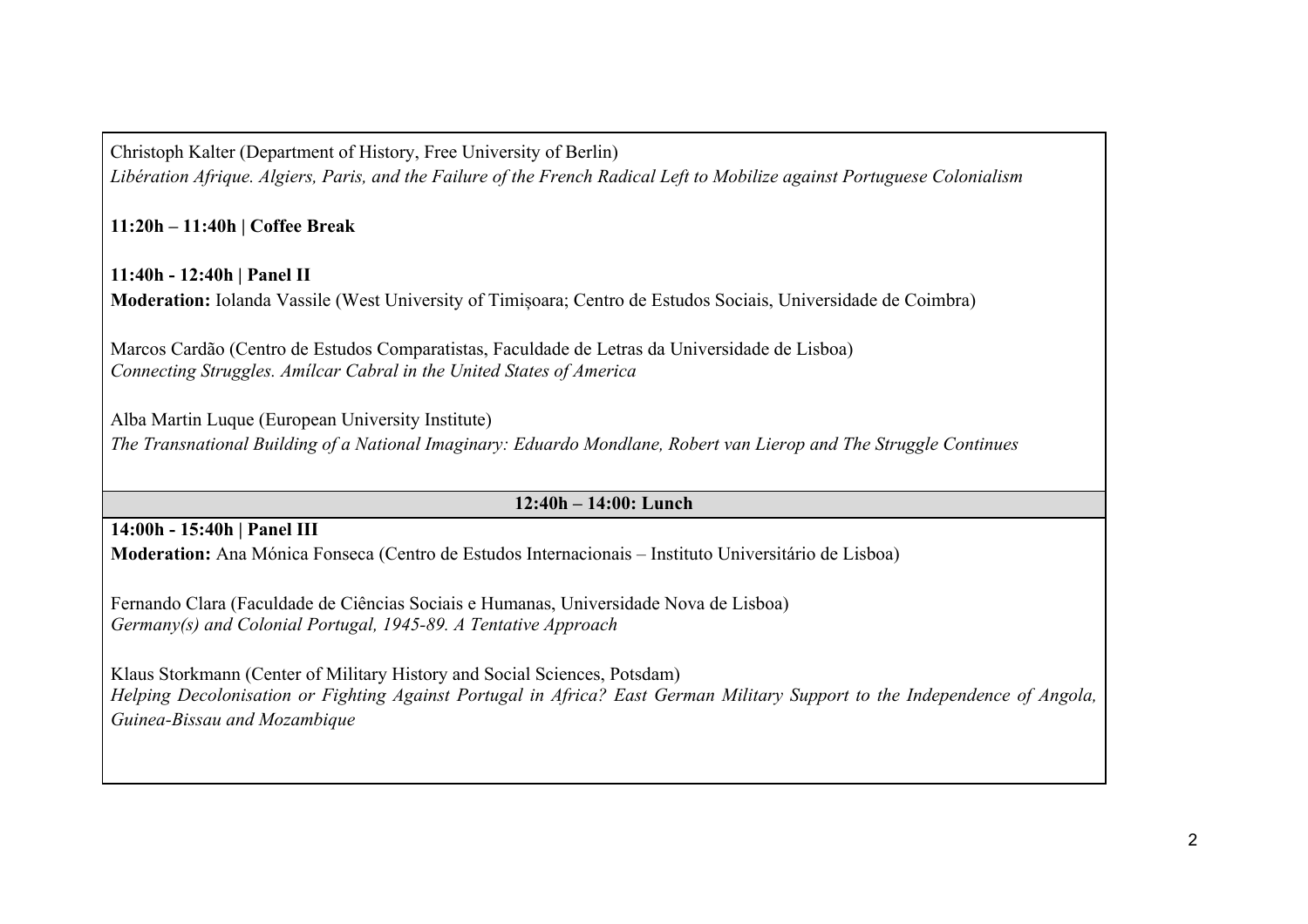Anna Warda (Centre for Contemporary History, Potsdam) *A Welcomed Playing Field: The State Security of the GDR and Mozambique*

Nils Schliehe (University of Hamburg) *'Angola needs our Help!' – The West German Solidarity Movement and the Struggle for Decolonization of Lusophone Africa*

**15:40h - 16:40h | Panel IV Moderation:** Bernardo Capanga André (Université de Sorbonne Paris IV)

Aurora Almada e Santos (Instituto de História Contemporânea, Universidade Nova de Lisboa) *An Example of the Transnational Activism Towards Portuguese Colonies: The American Committee on Africa*

Ana Mónica Fonseca (Centro de Estudos Internacionais – Instituto Universitário de Lisboa) *The Western Support to Portuguese Resistance to Decolonization*

**16:40h - 17:00h | Coffee Break**

**17:00h - 18:00h | Panel V Moderation:** Aurora Almada e Santos (Instituto de História Contemporânea, Universidade Nova de Lisboa)

Giulia Strippoli (Instituto de História Contemporânea, Universidade Nova de Lisboa) *Which Solidarity? The Multifaceted Aspects of a Global Phenomenon*

João Manuel Pinto Correia (Instituto Português de Relações Internacionais, Universidade Nova de Lisboa) *The Indirect Approach of Global Powers in Portuguese Colonies of Angola and Mozambique (1960-1974)*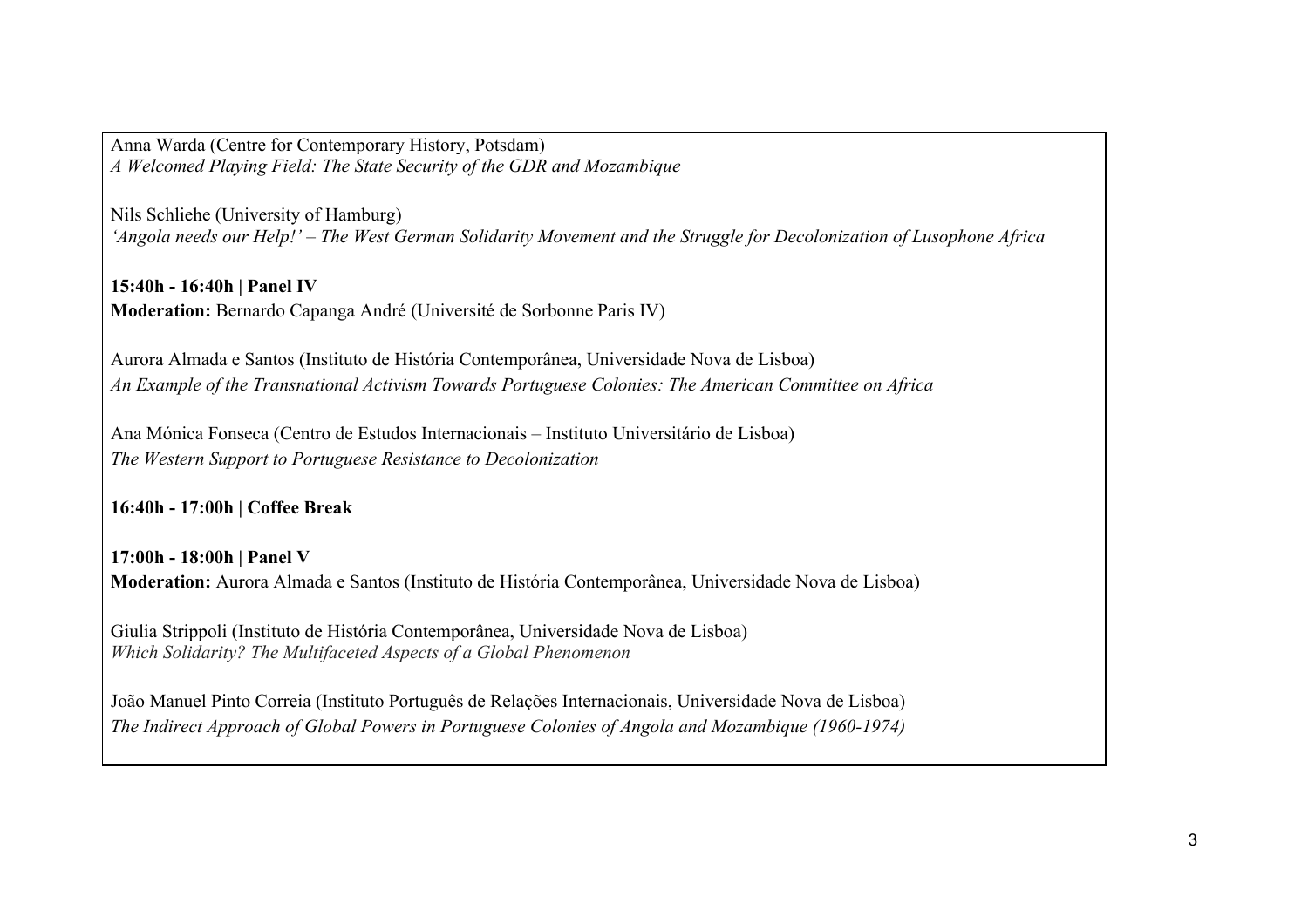# **1 July 2016 09:00h - 10:00h | Panel I Moderation:** Ana Mónica Fonseca (Centro de Estudos Internacionais – Instituto Universitário de Lisboa) Przemysław Gasztold-Seń (Institute of National Remembrance, Warsaw University) *Communist Poland and Portuguese Colonies: a Two-Pronged Approach* Iolanda Vasile (West University of Timișoara; Centro de Estudos Sociais, Universidade de Coimbra) *Socialist Republic of Romania' Support to the Independence of the Former Portuguese Colonies* **10:00h - 11:00h | Panel II Moderation:** Corrado Tornimbeni (Department of Political and Social Sciences, University of Bologna) Ana Lúcia Sá (Centro de Estudos Internacionais – Instituto Universitário de Lisboa) *Viriato da Cruz, the MPLA and China: the Concept of Freedom in the Struggle for Angola's Independence* Gerson Capanga André (Université de Sorbonne Paris IV) *La Solidarité de la République Populaire de Chine aux Mouvements de Libération Angolais de 1965-1975* **11:00h - 11:20h | Coffee Break 11:20h - 12:40h | Panel III Moderation:** Iolanda Vassile (West University of Timișoara; Centro de Estudos Sociais, Universidade de Coimbra)

Bernardo Capamba André (Université de Sorbonne Paris IV) *The OAU and the Support to the National Liberation Movements of Angola (FNLA-MPLA-UNITA)*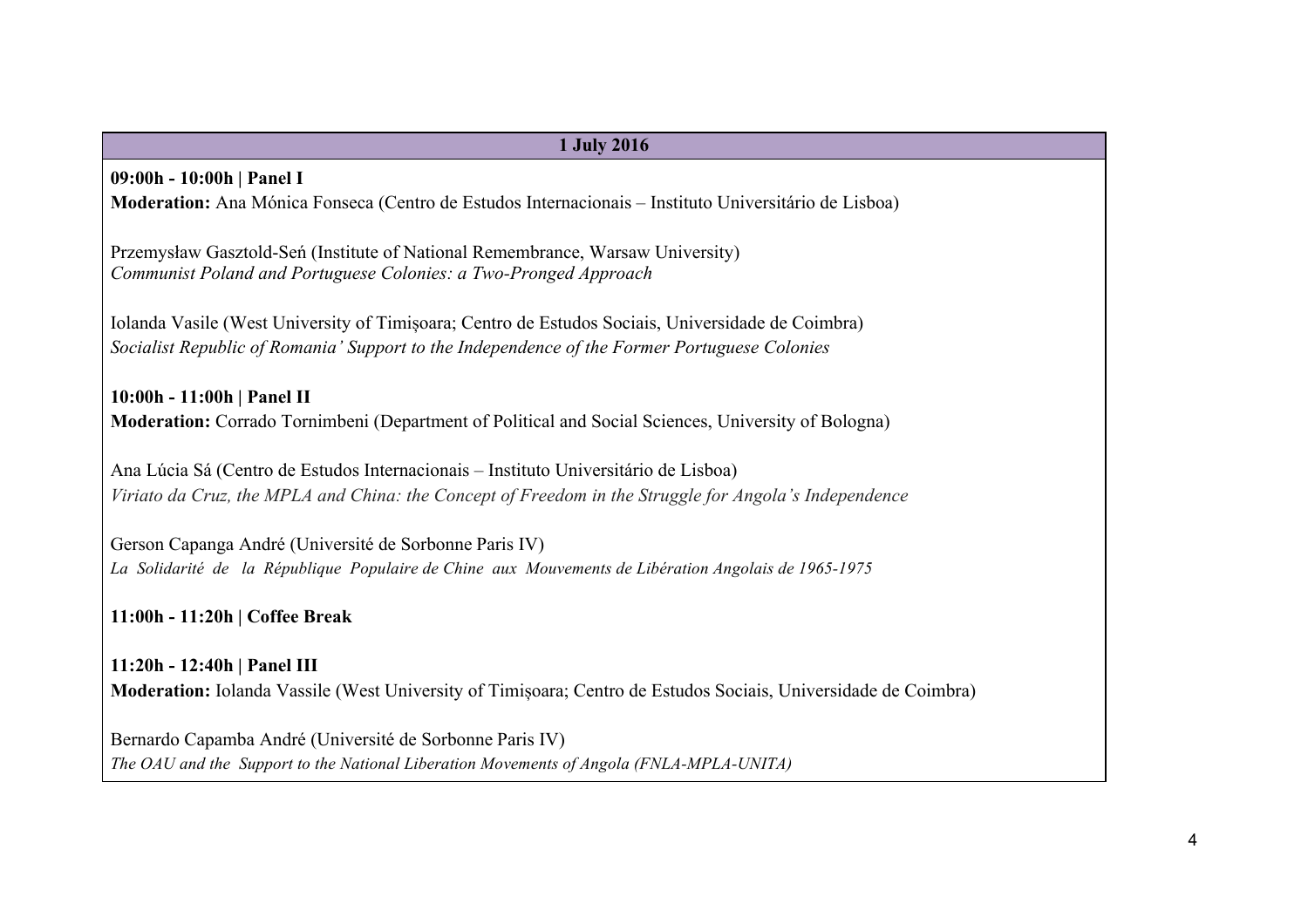Sabina Widmer (Institute of Political, Historical and International Studies, University of Lausanne) *Swiss Non-State Actors' Solidarity with Liberation Movements in Angola and Mozambique in Opposition to the Neutral Government's Official Policy (1968-1974)*

Lorenzo Ferrari (Independent Researcher) *The European Community as a Supporter of the Independence of Portuguese Colonies?*

#### **12:40h – 14:00: Lunch**

#### **14:00h - 15:20h | Panel IV Moderation:** Bernardo Capamba André (Université de Sorbonne Paris IV)

Luís Barroso (Centro de Estudos Internacionais – Instituto Universitário de Lisboa) *Malawi and Portuguese Strategy for Southern Africa*

Carlos Alberto Lopes Ramos Batalha (Centro de Investigação de Segurança e Defesa) *The Indirect Strategy of Caetano in Angola's Eastern Front*

Gisele Lobato (Instituto Universitário de Lisboa) *The Brazilian Support to FNLA in the Final Process of Decolonization of Angola*

**15:20h - 15:40h | Coffee Break**

**15:40-17:00** - **Roundtable | National and Transnational Dynamics in the Struggle for Self-Determination and Independence of the Portuguese Colonies**

Corrado Tornimbeni (Department of Political and Social Sciences, University of Bologna)